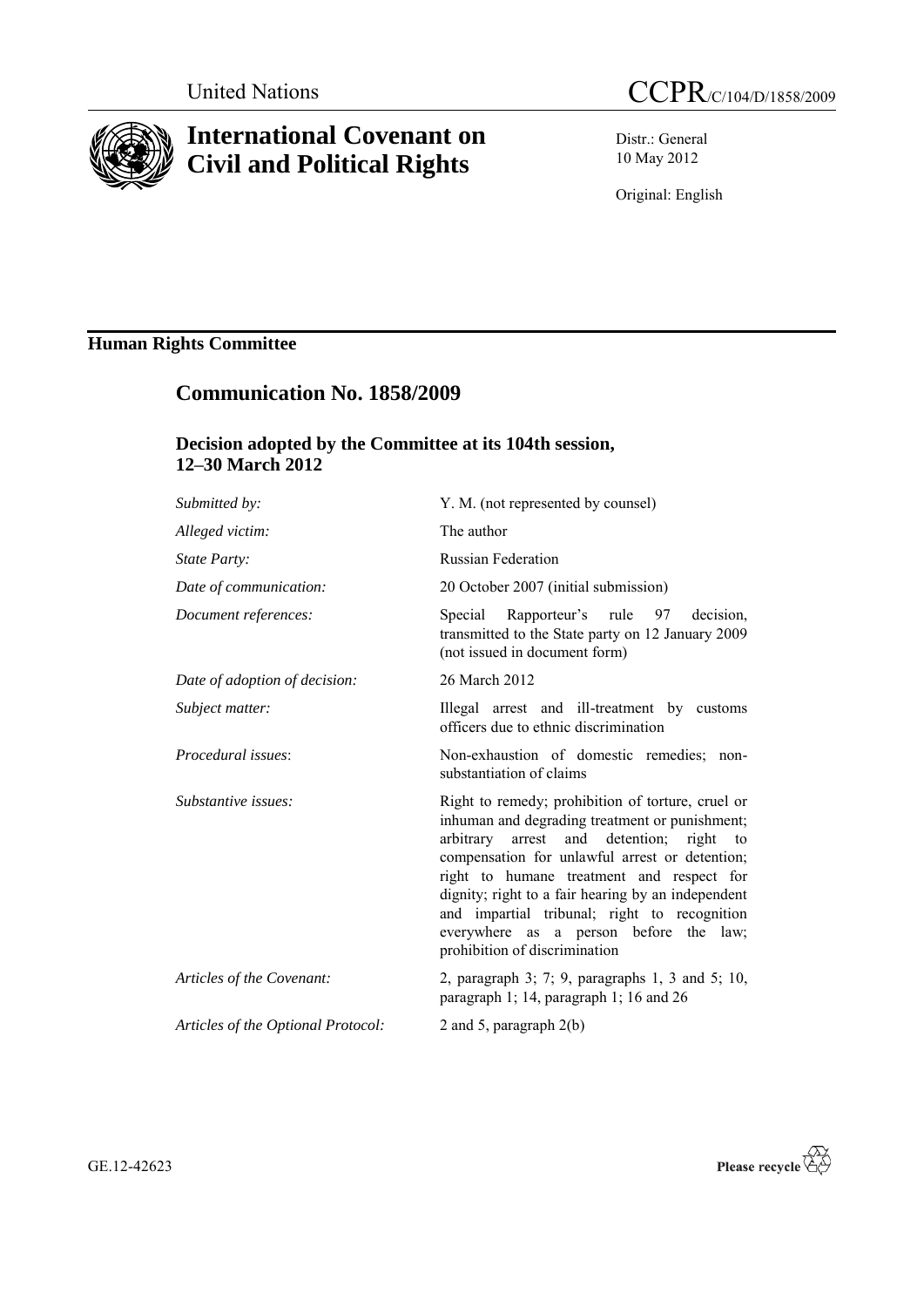## **Annex**

## **Decision of the Human Rights Committee under the Optional Protocol to the International Covenant on Civil and Political Rights (104th session)**

concerning

### **Communication No. 1858/2009\***

| Submitted by:          | Y. M. (not represented by counsel)   |
|------------------------|--------------------------------------|
| Alleged victim:        | The author                           |
| <i>State Party:</i>    | <b>Russian Federation</b>            |
| Date of communication: | 20 October 2007 (initial submission) |

*The Human Rights Committee*, established under article 28 of the International Covenant on Civil and Political Rights,

*Meeting* on 26 March 2012,

*Adopts* the following:

## **Decision on admissibility**

1. The author of the communication dated 20 October 2007 is Mr Y. M., a Russian citizen of Chechen origin, born in 1949. He claims to be a victim of violation by the Russian Federation of his rights under article 2, paragraph 3; article 7; article 9, paragraphs 1, 3 and 5; article 10, paragraph 1; article 14, paragraph 1; article 16 and article 26, of the International Covenant on Civil and Political Rights. The Optional Protocol entered into force for the State party on 1 January 1992. The author is not represented.

### **Factual background**

2.1 The author lived in Grozny, Chechen Republic, Russian Federation. On an unspecified date, his house was destroyed by the Russian Air Forces and he had to leave the Chechen Republic and settle in the Altai Territory of the Russian Federation. On 19 June 1998, the author purchased dry milk in Kulunda settlement with the aim of selling it in the future for a better price. He and one A. were transporting the dry milk in a truck in the direction of Altai Territory customs. However, they were arrested by customs officers and officers of the Border Guard of Altai Territory in the surroundings of Znamenka settlement, approximately 50 metres away from the customs and State border of the Russian Federation. The author claims that all the officers carried guns and once the officers found out that they were of Chechen origin, they arrested them.

<sup>\*</sup> The following members of the Committee participated in the examination of the present communication: Mr. Lazhari Bouzid, Ms. Christine Chanet, Mr. Ahmad Amin Fathalla, Mr. Cornelis Flinterman, Mr. Yuji Iwasawa, Mr. Walter Kaelin, Ms. Zonke Zanele Majodina, Ms. Iulia Antoanella Motoc, Mr. Gerald L. Neuman, Mr. Michael O'Flaherty, Mr. Rafael Rivas Posada, Sir Nigel Rodley, Mr. Fabian Omar Salvioli, Mr. Marat Sarsembayev, Mr. Krister Thelin and Ms. Margo Waterval.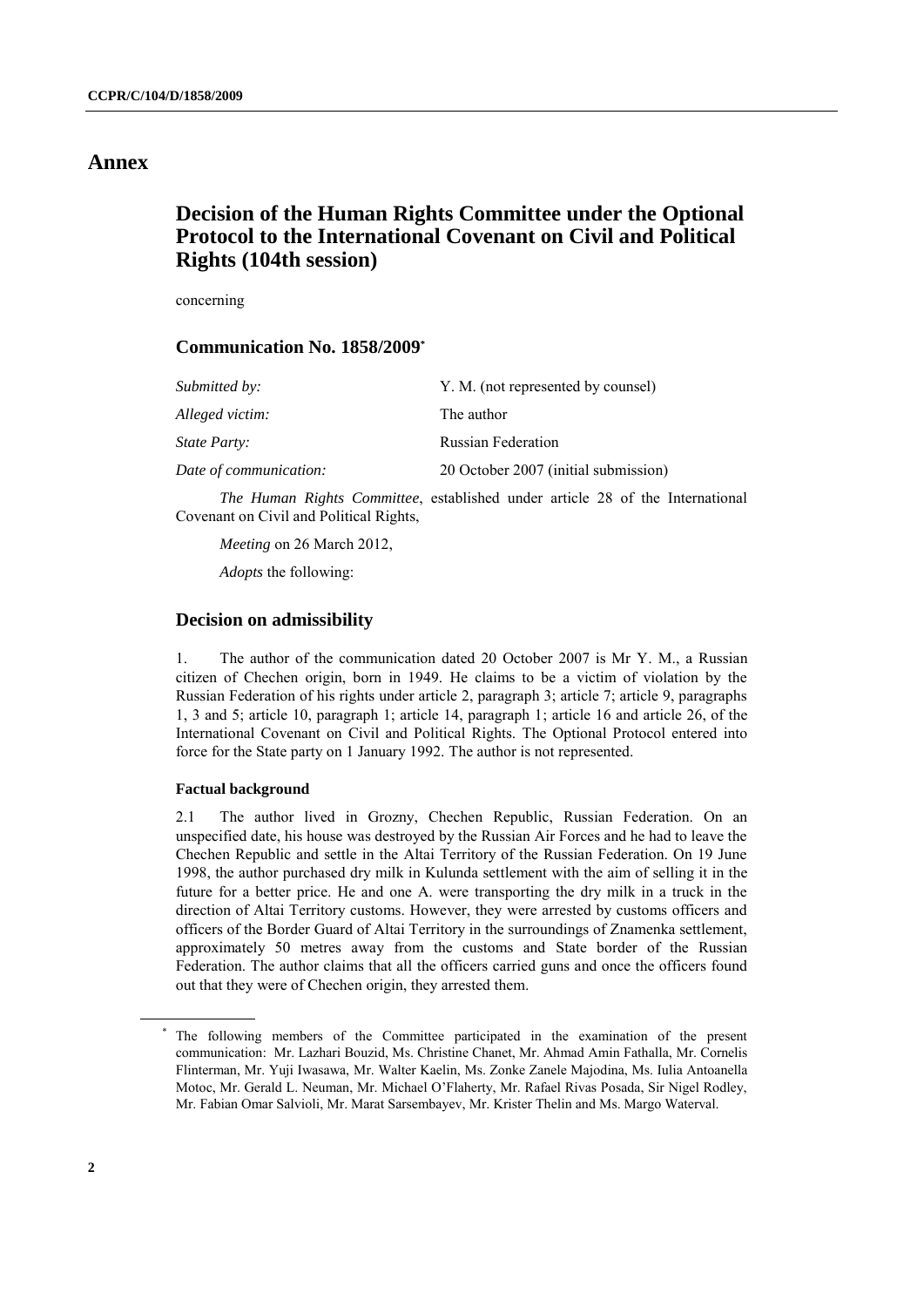2.2 At gunpoint, the author and his companion were forced to unload the bags of dry milk from the truck and to reload it again.<sup>1</sup> As a result of the effort, the author claims that his blood pressure increased and he had heart pain. All his requests for medical assistance were ignored. He was under arrest from 19 to 25 June 1998,<sup>2</sup> and throughout this period, he was subjected to torture and pressured to confess to having committed a number of terrorist attacks.<sup>3</sup> He was released without having made any confession.

2.3 Because of his Chechen origin, the authorities fabricated a case against him under article 276 of the Customs Code ("Movement of goods and/or vehicles across the customs border of the Russian Federation eluding customs control"). <sup>4</sup> By a ruling of 10 July 1998 issued by the Head of the Kulunda Customs Post, he was sentenced to a fine of 519.50 Russian roubles.<sup>5</sup>

2.4 Customs authorities ordered his expulsion from the Russian Federation to Kazakhstan and, by doing so, *de facto* deprived him of his Russian citizenship.<sup>6</sup> He was registered with the Immigration Service of Kazakhstan as a Russian citizen, but the ruling of 10 July 1998 referred to him as to a Kazakh citizen. The author contends that, because of the above-mentioned ruling, he is denied entry into the Russian Federation.

2.5 On an unspecified date, the author appealed the ruling to the Altai Customs Service, however, it was rejected on 10 August 1998. On an unspecified date, the author filed an appeal to the Kulunda District Court. On 29 December 1998, the Court reversed the decision of the Head of the Kulunda Customs Post and ordered the closure of the author's case. However, on 29 June 1999, the Presidium of the Altai Territory Court overturned the

<sup>1</sup> According to the author's complaint of 20 March 2002, addressed to the Oktyabrsk District Court of Barnaul (available on file), the customs officers asked him and his companion to unload the truck in order to check whether they were transporting weapons under the bags with dry milk. After the inspection was carried out, the officers themselves loaded the truck (this contradicts the author's claim that he was forced to load the truck himself).

<sup>&</sup>lt;sup>2</sup> There are no materials available on file in support of the author's allegation that he was held in custody from 19 to 25 June 1998. It seems that these claims were never raised in court either.

<sup>&</sup>lt;sup>3</sup> The author has never raised this claim about torture in court. It appears from the author's numerous complaints to the courts, that he considered as torture the fact that he was asked by the customs officers to unload the truck, an activity which, he claims, caused him to feel unwell and which affected his physical health and his psychological state. The author has never referred to any specific forms of torture or ill-treatment (such as beatings or other forms of physical abuse) inflicted on him by the customs officers.

<sup>&</sup>lt;sup>4</sup> Article 276 of the Customs Code of 18 June 1993 reads as follows: "Movement of goods and/or vehicles across the customs border of the Russian Federation without customs control, that is, outside of certain places established by the customs authorities of the Russian Federation for that purpose or outside the time specified for customs clearance, in the absence of any indication of smuggling  $-$  is punishable by a fine of one hundred to three hundred per cent of the value of goods and/or vehicles which are direct objects of the offense; with the confiscation of the items or the recovery of their value or involves the confiscation of goods and/or vehicles which are direct objects of the offense; with confiscation of vehicles used for the transportation of such commodities or involves the recovery of the value of the goods and vehicles which are the direct object of the offense and confiscation of vehicles on which such goods are transported.

<sup>5</sup> According to the ruling of 10 July 1998 (available on file), the author was found in breach of article 276 of the Customs Code (see footnote 4 above). The official who issued the ruling took into account several mitigating circumstances (such as the fact that the author had committed the breach for the first time, had cooperated with the authorities in the course of investigation and had consented to the conduct of a merchandise customs valuation). Accordingly, the authorities confiscated the dry milk (1,229 kg) and imposed a fine equivalent to 10 per cent of the value of his car (519.50 Russian roubles), without confiscating it.

<sup>&</sup>lt;sup>6</sup> The author has provided copies of two passports issued by the Russian Federation in his name on 15 March 2003 and 19 March 2004.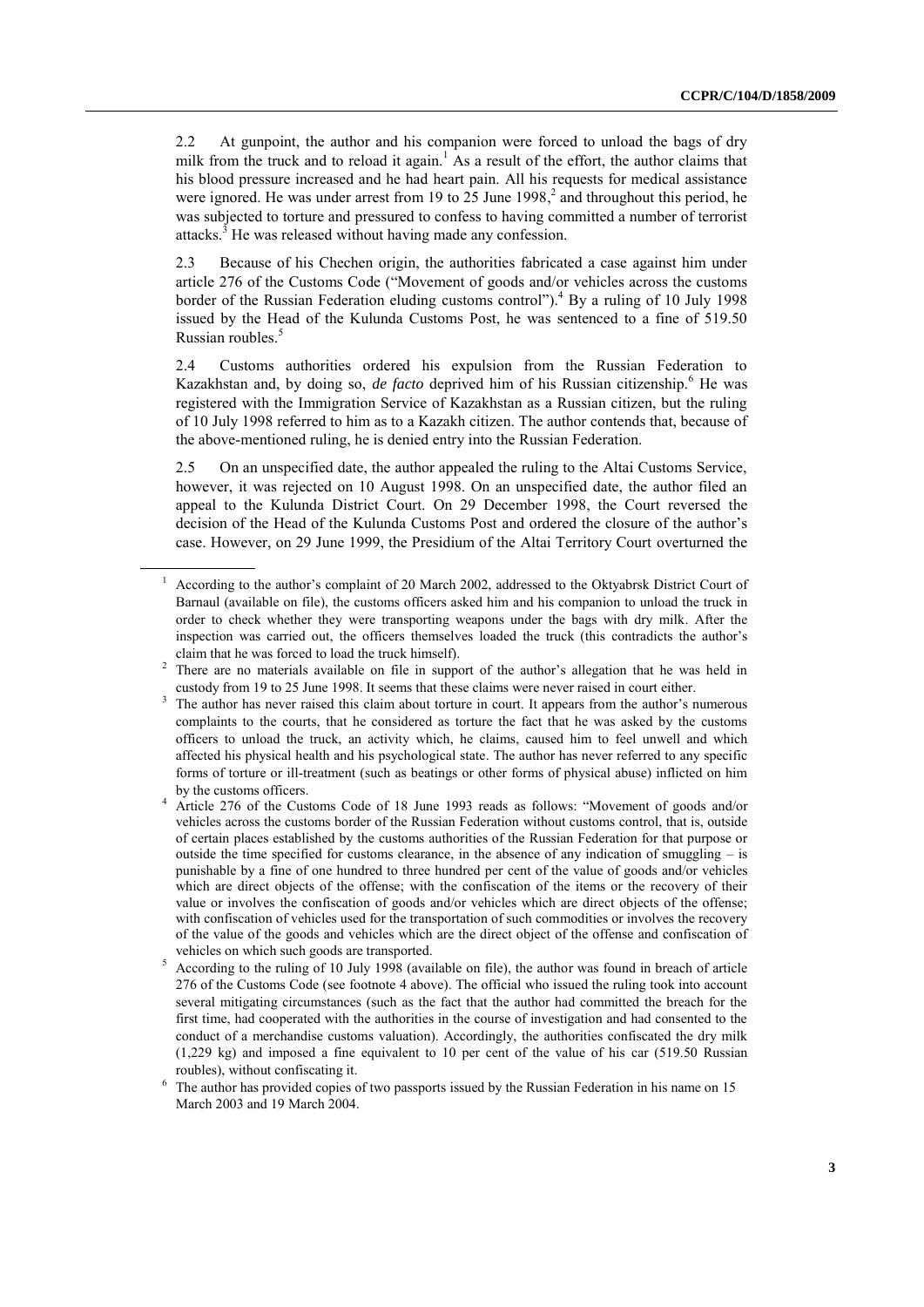decision of the Kulunda District Court and referred the author's case for a new examination. On 17 December 1999, the Kulunda District Court upheld the decision of the Head of the Kulunda Customs Post of 10 July 1998.

2.6 In June 1999, the author filed another complaint to the Oktyabrsk District Court of Barnaul against the Altai Customs Service and the Ministry of Finance of the Russian Federation, requesting award of compensation for material and moral damages. The complaint was rejected by the Oktyabrsk District Court on 1 August 2001 and 27 December 2001.

2.7 On an unspecified date, the author appealed the decision of the Oktryabrsk District Court to the Judicial Chamber on Civil Cases of the Altai Territory Court, which, on 13 February 2002, reversed the decision and referred the case to the first instance court for a new examination.

2.8 On 2 April 2002, the Oktyabrsk District Court of Barnaul rejected the author's request for compensation. On 3 April 2002, the author appealed the decision to the Judicial Chamber on Civil Cases of the Altai Territory Court, which, on 15 May 2002, upheld the decision of the Oktyabrsk District Court of 2 April 2002. The author's supervisory review applications were rejected by the Altai Territory Court on 16 October 2003, 27 November 2003 and 1 March 2006; and by the Supreme Court of the Russian Federation on 21 July 2004.

2.9 The author submitted complaints alleging a violation of his rights guaranteed by the Russian Constitution<sup>7</sup> and the International Covenant on Civil and Political Rights<sup>8</sup> by officers of the Kulunda Customs Post to the Oktyabrsk District Court (21 January 2006), the Presidium of the Altai Territory Court (10 February 2006) and the Supreme Court of the Russian Federation (3 January 2006). However, the Oktyabrsk District Court and the Supreme Court of the Russian Federation rejected his complaints on 1 March 2006 and 9 February 2006, respectively.

2.10 On 10 February 2009, that is, after the registration of his initial communication by the Committee (12 January 2009), the author submitted to the Committee new allegations, unrelated to the facts initially reported. $9$  He claimed that, on 14 August 2006, in accordance with the schedule of citizens' reception by the Staropromyslovsk District Court of Grozny, he came to the Court in order to see a judge. However, he was prevented from entering the premises by court's bailiffs. He was about to leave when the secretary of the court approached him and invited him inside. When he entered the court building, bailiffs attacked him, snatched his bag and seized his passport. They ignored his explanations that he was invited inside by the secretary of the court, that he had come to see a judge and that he had a heart condition.

2.11 Notwithstanding his explanations, some ten bailiffs surrounded him, said he looked suspicious and threatened him with 15 days' imprisonment if he did not leave the building. One of the bailiffs grabbed his neck and waist, lifted him off the ground and flung him of the court's premises, during which his chest (heart side) got caught on the door handle. As a result, he was in a state of shock, had a heart attack and began to lose consciousness. He

<sup>7</sup> See Constitution of the Russian Federation, articles 6 (citizenship of the Russian Federation); 21 (prohibition of torture and ill-treatment); 22, paragraph 2 (freedom of liberty); 19, paragraph 2 (equality and non-discrimination); 27 (freedom of movement) and 45 (state protection of rights and freedoms of individuals)..

<sup>8</sup> See International Covenant on Civil and Political Rights, articles 2; 7; 14, paragraph 1; 16 and article 26.

<sup>&</sup>lt;sup>9</sup> This second submission was transmitted to the State party on 25 April 2009.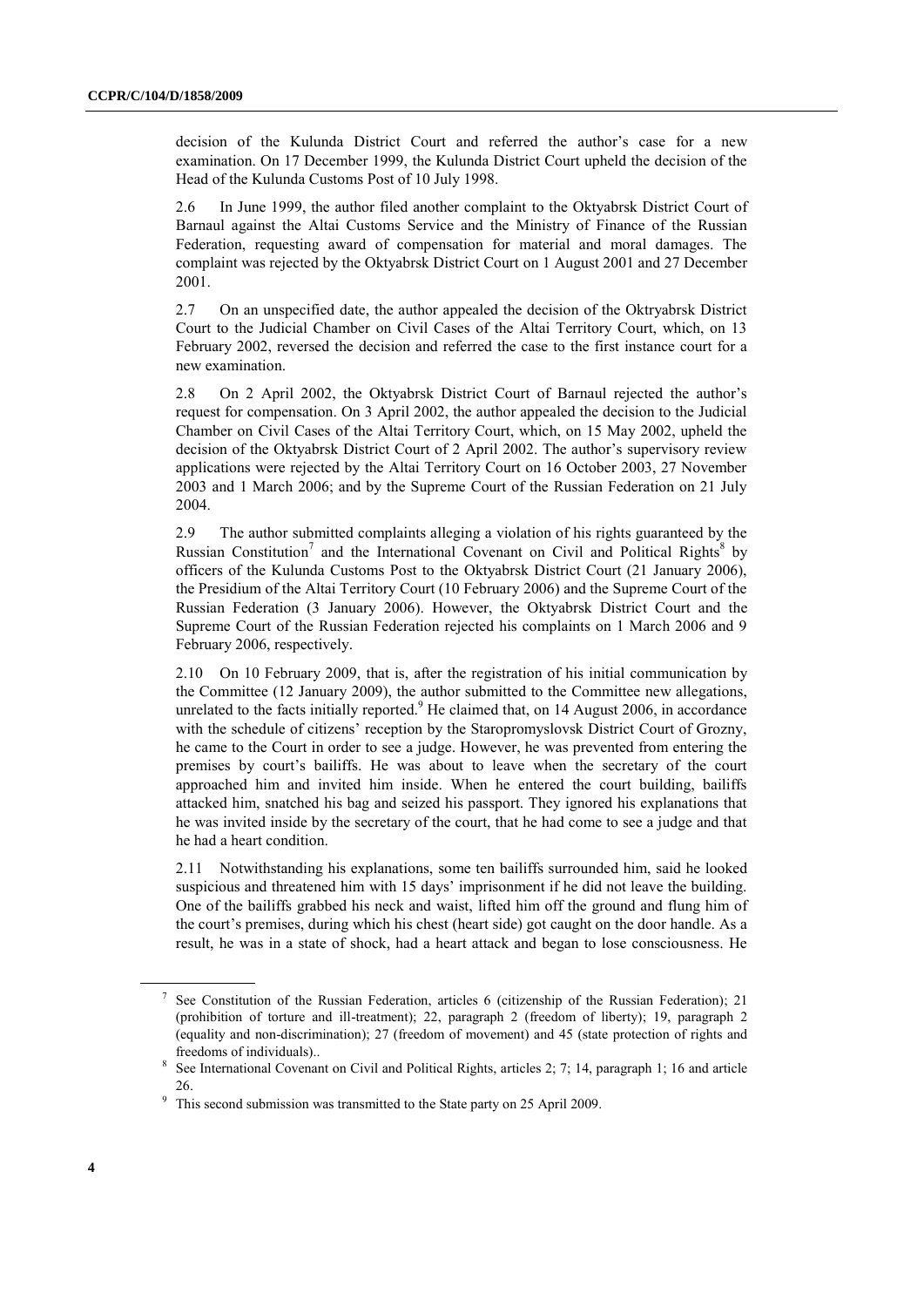was thereafter dragged into the court building and taken to the chief of bailiffs. He asked for medical assistance, but his request was ignored. He remained under arrest for a few hours. Upon release, he immediately went to a medical institution which issued a report documenting the injuries he sustained.

2.12 On 18 August 2006, the author filed a complaint to the Prosecutor's Office of the Chechen Republic, and on 28 August 2006 was informed that his complaint was forwarded to the Supreme Court. On 30 August 2006, the author was informed by the Vice Chairman of the Supreme Court that an investigation into his allegations would be carried out and that he would be informed of the outcome by 11 September 2006. Since the author did not receive any response by that date, he resubmitted his complaint to the Vice Chairman of the Supreme Court on 25 September 2006, and on 29 September 2006. On 15 September 2006, the author complained of ill-treatment to the Staropromyslovsk District Court of Grozny. He claims that all his complaints remained unanswered. On 22 April 2008, the Prosecutor's Office of the Chechen Republic informed the author that his complaint has been referred to the inter-district Investigative Department of Grozny. On 19 July 2008, after the examination of the materials produced during the investigation, the Lenin inter-district Investigative Committee, under the Prosecutor's Office of Russian Federation for the Chechen Republic, refused to open a criminal case against the bailiffs for lack of *corpus delicti*.

### **The complaint**

3.1 The author claims a violation of his rights under article 2 of the Covenant, as his rights under the Russian Constitution were not guaranteed because of his Chechen origin and current events in the Chechen Republic.

3.2 The author submits that he was subjected to treatment contrary to article 7 of the Covenant. As a consequence, he suffers from, and was diagnosed with, obsessional neurosis and astheno-depressive syndrome, as documented by medical reports, inter alia, the reports of 26 June 1998 and 9 August 1999 issued by the Omsk Diagnostic Centre and the report of 30 November 2004 issued by the Ekibastuz Psychoneurological Centre (Kazakhstan).

3.3 The author claims to be a victim of a violation of article 9, paragraph 5, of the Covenant. He was unlawfully arrested and detained and, therefore, is entitled to compensation.

3.4 In violation of article 10, paragraph 1, customs officers subjected him to torture, in order to compel him to confess to having committed a number of terrorist attacks.

3.5 The author claims a violation of his rights under article 14, paragraph 1, as he was not provided with the right to a fair trial guaranteed under the Russian Constitution to the citizens of the Russian Federation. In addition, the author claims that his right to defense was also violated, because the Oktyabrsk District Court of Barnaul (Russian Federation) rejected his motion to examine Mr. A. as a witness in court while considering his case on 2 April 2004.

3.6 The author claims that his right to recognition as a person before the law, as stipulated in article 16 of the Covenant, was violated by the ruling of the Head of the Kulunda Customs Post of 10 July 1998 and its subsequent affirmation by the State party's courts.

3.7 The author claims that, due to his origin, his rights under article 26 of the Covenant were not respected. Unlike other citizens of the Russian Federation, he was not allowed to purchase dry milk and transport it on the territory of the Russian Federation. He states that article 276 of the Customs Code concerns responsibility for the movement of goods and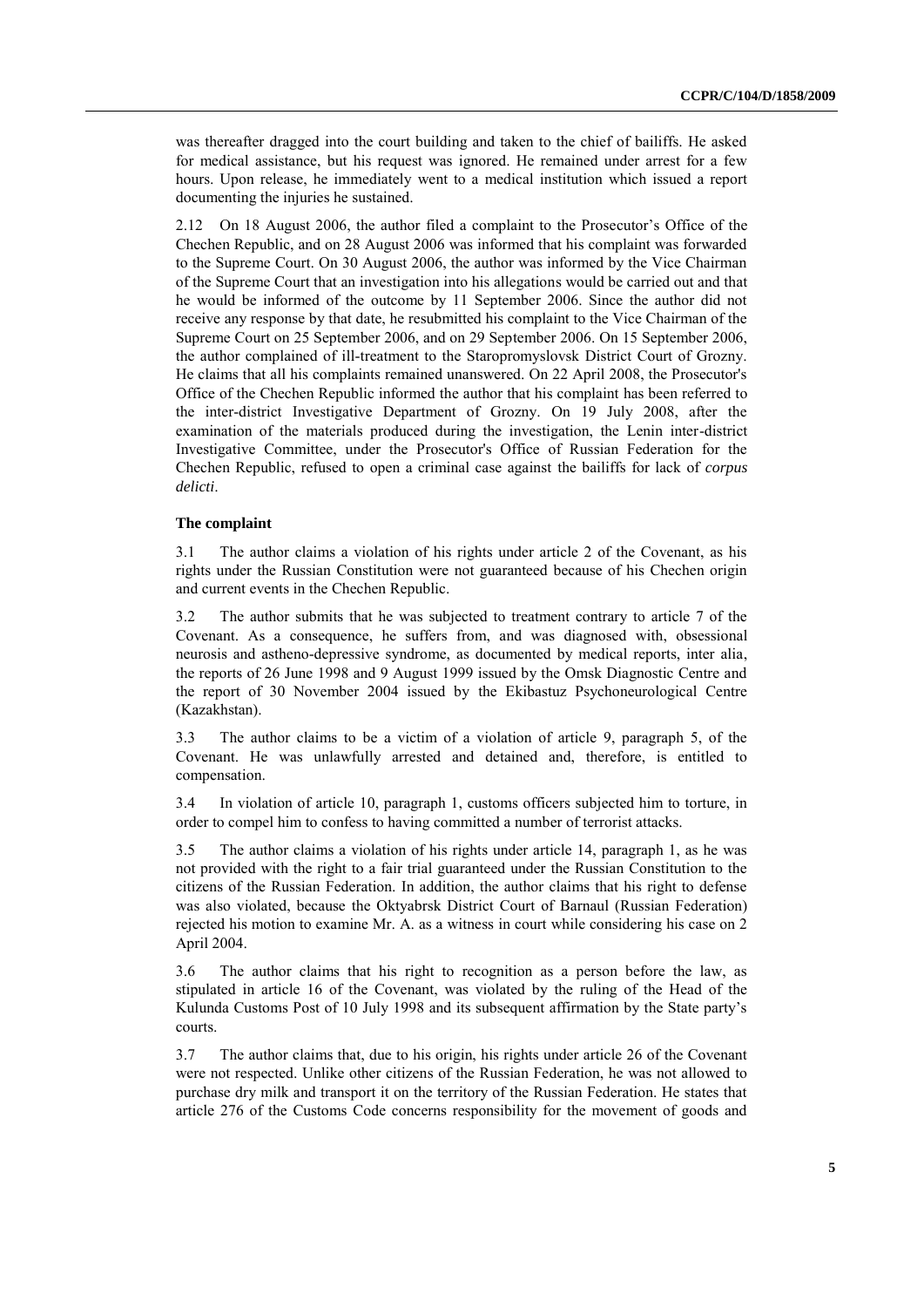vehicles across the customs border of the Russian Federation. However, he was arrested on the territory of the Russian Federation.

3.8 In connection with his second set of allegations, regarding the incidents at the Staropromyslovsk District Court , the author claims a violation of article 2, paragraph 3, of the Covenant, since the Russian Federation failed to respect and to ensure his rights under the Covenant, on account of his Chechen origin. The State party also failed to ensure his right to judicial remedy by competent authorities when he lodged complaints with the courts.

3.9 He claims that he was subjected to inhuman treatment by bailiffs, in violation of article 7 of the Covenant, which put his life at risk. Following the events, he suffered a heart attack, as confirmed by the medical report issued by the Bakulev Scientific Center of Cardiovascular Surgery under the Russian Academy of Medical Sciences.<sup>10</sup> The author also claims that the above facts constitute a violation of his rights under article 9, paragraphs 1 and 3, of the Covenant.

#### **State party's observations on admissibility and merits**

4.1 On 29 June 2009, the State party provided its observations. It submits that, on 25 June 2006, the Kulunda Customs Post of the Altai Customs Service initiated a case against the author for violation of customs rules for the movement of goods and vehicles across the customs border outside of places established by the customs authorities for that purpose. Based on the materials on file, on 10 July 1998, the head of the Kulunda Customs Post issued a ruling by which the author was fined and his goods were confiscated. The author repeatedly appealed against the ruling. However, the courts, including the Supreme Court, rejected his claims.

4.2 On 27 October 2001, his complaint was rejected by the Oktyabrsk District Court of Barnaul city. On 13 February 2002, the Judicial Chamber on Civil Cases of the Altai Territory Court reversed the decision of the Oktyabrsk District Court and referred the case for a new examination. On 2 April 2002, the Oktyabrsk District Court rejected the author's complaint for the second time. This decision was upheld by the Judicial Chamber on Civil Cases of the Altai Territory Court on 15 May 2002. The author's further applications under supervisory review procedure were rejected by the Altai Territory Court on 27 November 2003, and by the Supreme Court of the Russian Federation on 21 July 2004.

4.3 According to the State party, the author failed to adduce any evidence to support his allegations that he was held responsible for violation of customs rules due to his origin. Therefore the courts found his claims unfounded. The State party further submits that it is impossible to study the materials of the author's case, since they were destroyed in 2005 by the Altai Customs Service at the expiration of the term for their retention. Taking into account that more than ten years elapsed since the events reported by the author had taken place, it is impossible to verify the information about the physical and psychological pressure towards the author by the officers of the Kulunda Customs Post. Although the author has exhausted all available domestic remedies, in the absence of any basis for concluding that his rights have been violated by the State party, his communication should be declared inadmissible.

<sup>&</sup>lt;sup>10</sup> According to the medical report, the author underwent treatment from 28 February to 12 March 2008. The author complained of heart pains, rapid heartbeat and dyspnoea (difficult breathing). The hospital diagnosis was coronary atherosclerosis, stenocardia and post-infarct cardiac sclerosis. The report does not mention beatings or other injuries.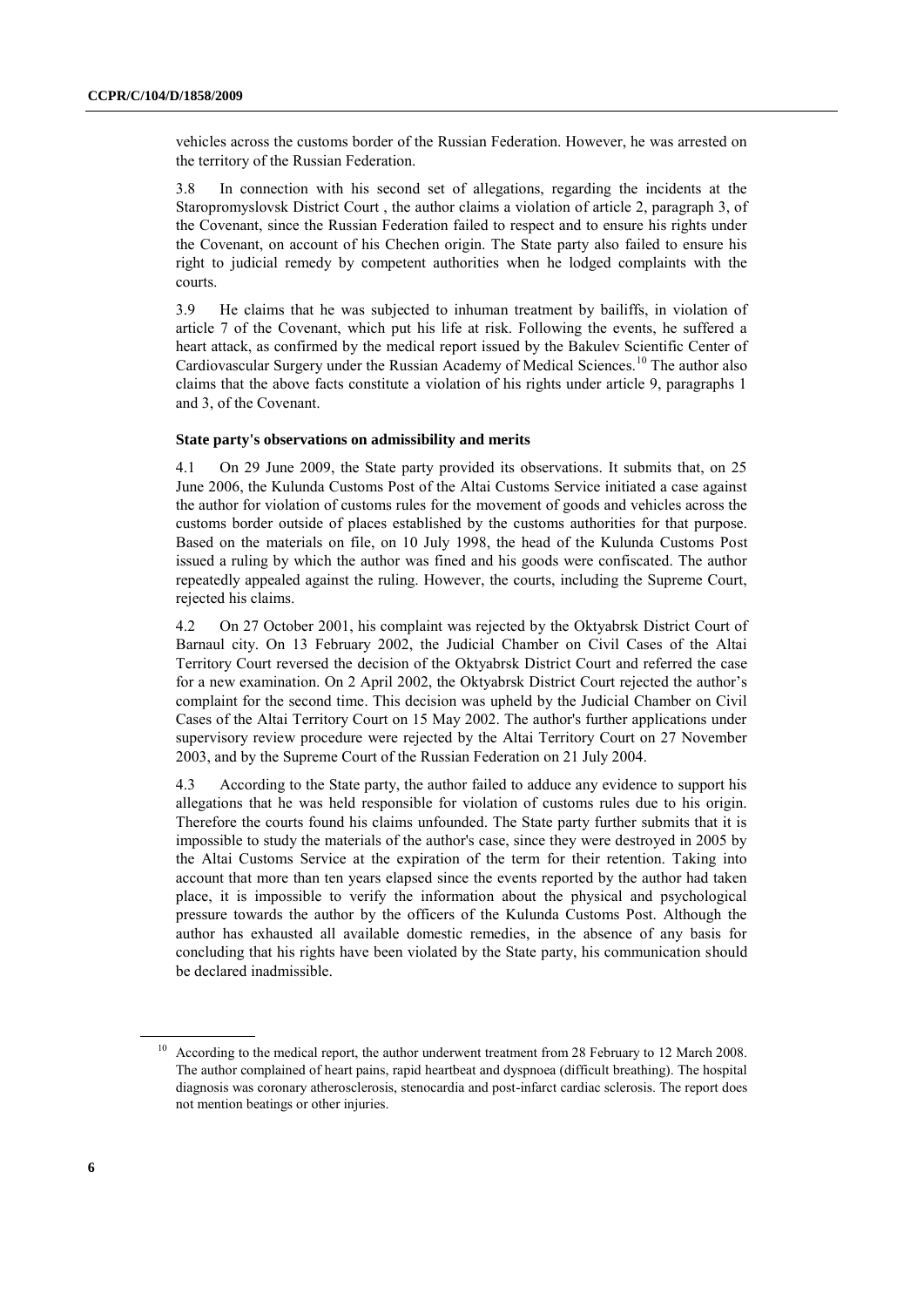4.4 As to the author's second submission regarding his ill-treatment by bailiffs of the Staropromyslovsk District Court of Grozny city, the State party submits that the investigation into his allegations was carried out by the Lenin inter-district Investigative Committee under the Prosecutor's Office of Russian Federation for the Chechen Republic. Based on its results, the authorities repeatedly refused to initiate criminal proceedings due to lack of *corpus delicti*. The last ruling on this matter was issued on 25 December 2008. However, the author failed to appeal it in accordance with the criminal procedure norms of the Russian Federation. Accordingly, his claims should be declared inadmissible for failure to exhaust domestic remedies, as required under article 5 of the Optional Protocol.

4.5 On 27 August 2009, the State party submitted additional observations. It considers the medical documents adduced by the author with blurred seals to be of doubtful origin. The State party recalls that the author had not filed an appeal against the ruling refusing initiation of criminal proceedings and therefore contends that the claims contained in his second submission are inadmissible for failure to exhaust domestic remedies.

#### **Author's comments on the State party's observations**

5.1 The author provided his comments on 1 October 2009. He claims that his allegation that he was held liable for violation of customs rules due to his Chechen origin is confirmed by the fact that the ruling of 10 July 1998 refers to him as to a Kazakhstani national (and not a national of the Russian Federation). The fact that the materials of his case were destroyed in 2005 cannot serve as a basis for declaring his communication inadmissible. The author also claims that the State party's argument about the doubtful origin of the medical reports is unfounded.

5.2 As regards the ruling of 25 December 2008 by which the authorities refused to initiate criminal proceedings against bailiffs, the author claims that he has no knowledge of it and has never seen or signed it. He submits that he seized the Staropromyslovsk District Court of the matter of ill-treatment on 15 September 2006 (which remains unanswered), and recalls his subsequent complaints lodged with the Supreme Court in 2006. Therefore, he has exhausted all domestic remedies.

5.3 On 25 October 2009, the author provided further comments, recalling his complaints lodged in 2006 with the Staropromyslovsk District Court, the Prosecutor's Office of Chechen Republic and the Supreme Court. He claims that on 19 July 2008, the Lenin interdistrict Investigative Committee under the Prosecutor's Office of Russian Federation for the Chechen Republic, without his knowledge, considered the materials of the investigation into his allegations of ill-treatment and refused to open a criminal case for lack of *corpus delicti*. The author reiterates his arguments that he has never seen or signed a similar ruling dated 25 December 2008. Consequently, he could not appeal it to the Staropromyslovsk District Court. Furthermore, the requirement of exhaustion of domestic remedies should not apply in his case, because the remedies were unreasonably prolonged.

#### **Issues and proceedings before the Committee**

#### *Consideration of admissibility*

6.1 Before considering any claims contained in a communication, the Human Rights Committee must, in accordance with rule 93 of its rules of procedure, decide whether or not it is admissible under the Optional Protocol to the Covenant.

6.2 The Committee has ascertained, as required under article 5, paragraph 2 (a), of the Optional Protocol, that the same matter is not being examined under another procedure of international investigation or settlement.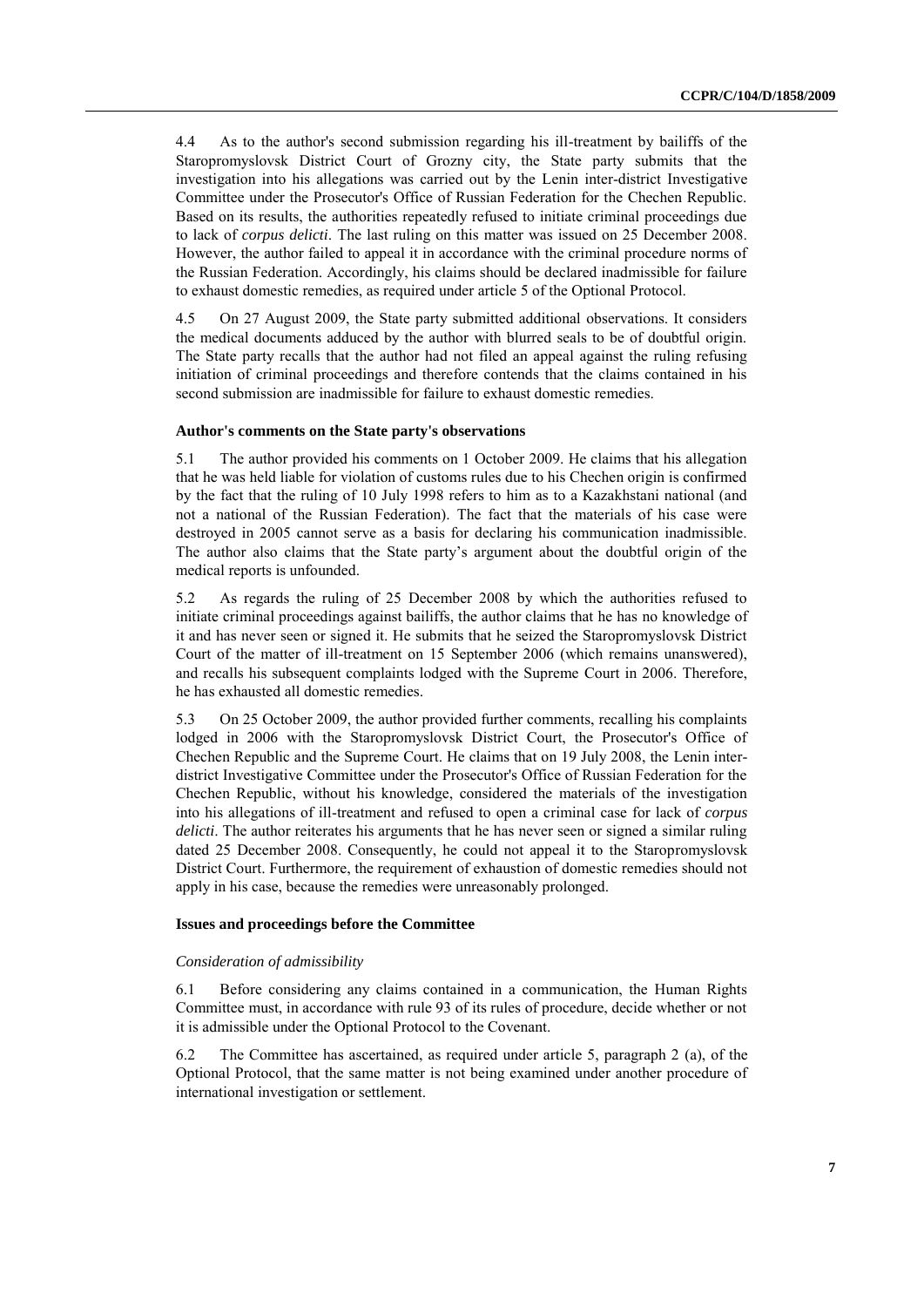6.3 With regard to the author's initial claims under articles 7; 9, paragraph 5; 10, paragraph 1; 14, paragraph 1; 16 and 26 of the Covenant, the Committee takes note of the State party's acknowledgment that the author has exhausted all domestic remedies. It considers therefore that the requirements of article 5, paragraph 2 (b), of the Optional Protocol have been met as regards this part of his communication.

6.4 The Committee notes the author's allegations that he was subjected to torture and illtreatment by customs officers, in violation of article 7 of the Covenant. Although the author provided some medical reports that, in his opinion, corroborate his allegations, the Committee observes that none of them mention the existence of a link between the author's medical condition and symptoms (i.e. obsessional neurosis, astheno-depressive syndrome, heart problems and hypertension) and his claims of ill-treatment. Moreover, none of the reports refer to injuries that would be indicative of beatings or other forms of ill-treatment or torture. Therefore, and in the absence of other evidence in support of his allegations, the Committee concludes that the author failed to substantiate this claim, for purposes of admissibility, and declares it inadmissible under article 2 of the Optional Protocol.

6.5 The Committee takes note of the author's claims under article 9, paragraph 5, of the Covenant, that he is entitled to compensation for his unlawful arrest and detention. The Committee observes that nothing in the information before it  $-$  either complaints by the author or court decisions on the matter – attests that the author was detained for six days, as alleged, or that he had raised his claims of unlawful arrest and detention in court. In the absence of any information indicating that the author was a victim of unlawful arrest and detention, his claim under article 9, paragraph 5, of the Covenant is not sufficiently substantiated for purposes of admissibility, and is therefore inadmissible under article 2 of the Optional Protocol. In light of the above conclusion, the author's allegation under article 10, paragraph 1, is also inadmissible under article 2 of the Optional Protocol due to insufficient substantiation.

6.6 The Committee notes the author's claim under article 14, paragraph 1 of the Covenant that he did not benefit from a fair trial, but observes that the author does not provide any information or evidence in support of his allegations. Accordingly, this claim is insufficiently substantiated, and therefore inadmissible under article 2 of the Optional Protocol.

6.7 In view of the fact that the author was able to file and pursue in court his numerous complaints, the Committee considers that he has failed to substantiate the claim that he was not recognized as "a person before the law," as provided for under article 16 of the Covenant. Therefore, this claim is inadmissible under article 2 of the Optional Protocol.

6.8 As to the author's claim under article 26 of the Covenant, the Committee notes that the author does not provide any information in support of his claim that his sanctioning by customs authorities and the consideration of his case by domestic courts was based on discriminatory grounds, namely, his Chechen origin. Therefore, this claim is inadmissible under article 2 of the Optional Protocol due to insufficient substantiation.

6.9 The Committee further notes the author's additional claims under articles 7 and 9, paragraphs 1 and 3, of the Covenant, raised in his second submission of 10 February 2009, in relation to the alleged ill-treatment by bailiffs of the Staropromyslovsk District Court of Grozny on 14 August 2006. The Committee observes that the State party objects to the admissibility of the author's allegation under article 7 on the grounds that he failed to appeal in court the ruling of 25 December 2008, in which the authorities refused to initiate criminal proceedings against the respective bailiffs for lack of *corpus delicti.* The author claims that he has no knowledge about said ruling; he claims that he never received it and thus could not appeal against it. In the absence of any information to the contrary from the State party in this regard, the Committee considers that it is not precluded by article 5,